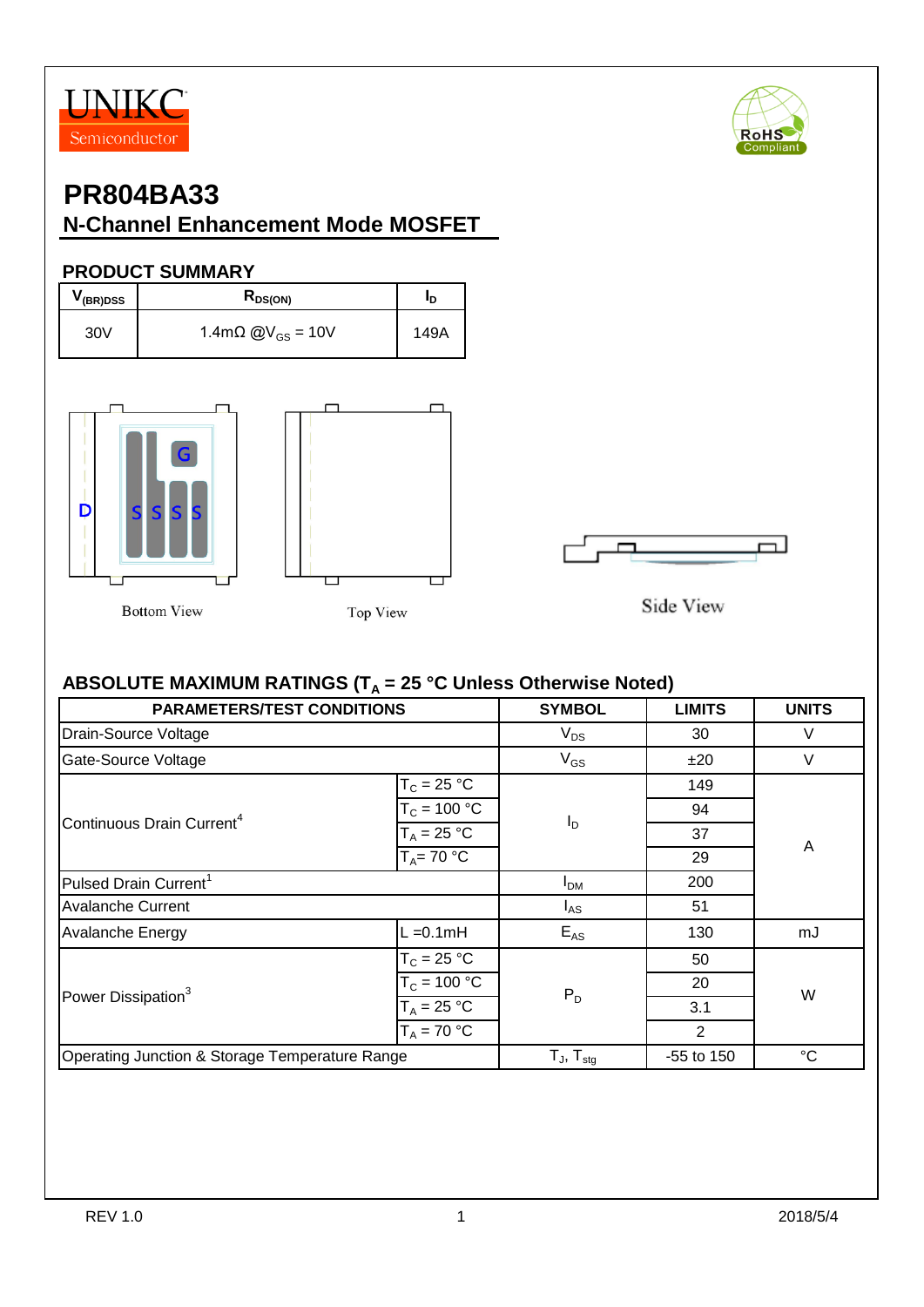



#### **THERMAL RESISTANCE RATINGS**

| <b>THERMAL RESISTANCE</b>        | <b>SYMBOL</b>    | <b>TYPICAL</b> | <b>MAXIMUM</b> | <b>UNITS</b> |                       |
|----------------------------------|------------------|----------------|----------------|--------------|-----------------------|
| Junction-to-Ambient <sup>2</sup> | $t \leq 10s$     | $R_{\theta$ JA |                | 40           |                       |
| Junction-to-Ambient <sup>2</sup> | Steady-State     | $R_{\theta$ JA |                | 60           | $^{\circ}$ C ,<br>W l |
| <b>Junction-to-Case</b>          | $\mathsf{Top}^-$ | $R_{\theta$ JC |                | 2.5          |                       |

<sup>1</sup>Pulse width limited by maximum junction temperature.

 $^2$ The value of R<sub>θJA</sub> is measured with the device mounted on 1in<sup>2</sup> FR-4 board with 2oz. Copper, in a still air environment with  $T_A = 25^\circ$  C.

 $^3$ The Power dissipation is based on R $_{\rm \thetaJA}$  t  $\leq$  10s value.

<sup>4</sup>The maximum current rating is package limited.

#### **ELECTRICAL CHARACTERISTICS (T<sup>J</sup> = 25 °C, Unless Otherwise Noted)**

| <b>PARAMETER</b>                                 | <b>SYMBOL</b>               | <b>TEST CONDITIONS</b>                                                           | <b>LIMITS</b> |            |            | <b>UNITS</b> |  |
|--------------------------------------------------|-----------------------------|----------------------------------------------------------------------------------|---------------|------------|------------|--------------|--|
|                                                  |                             |                                                                                  | <b>MIN</b>    | <b>TYP</b> | <b>MAX</b> |              |  |
| <b>STATIC</b>                                    |                             |                                                                                  |               |            |            |              |  |
| Drain-Source Breakdown<br>Voltage                | $V_{(BR)DSS}$               | $V_{GS} = 0V$ , $I_D = 250 \mu A$                                                | 30            |            |            | $\vee$       |  |
| Gate Threshold Voltage                           | $V_{GS(th)}$                | $V_{DS} = V_{GS}$ , $I_D = 250 \mu A$                                            | 1.3           | 1.6        | 2.3        |              |  |
| Gate-Body Leakage                                | $\mathsf{I}_{\mathsf{GSS}}$ | $V_{DS} = 0V$ , $V_{GS} = \pm 20V$                                               |               |            | ±100       | nA           |  |
| Zero Gate Voltage Drain<br>Current               | $I_{DSS}$                   | $V_{DS} = 24V$ , $V_{GS} = 0V$<br>$V_{DS} = 20V$ , $V_{GS} = 0V$ , $T_J = 55 °C$ |               |            | 1<br>10    | μA           |  |
| Drain-Source On-State<br>Resistance <sup>1</sup> | $R_{DS(ON)}$                | $V_{GS} = 4.5V$ , $I_D = 16A$<br>$V_{GS} = 10V$ , $I_D = 20A$                    |               | 1.9<br>1.1 | 2.5<br>1.4 | $m\Omega$    |  |
| Forward Transconductance <sup>1</sup>            | $g_{fs}$                    | $V_{DS} = 5V$ , $I_D = 20A$                                                      |               | 87         |            | S            |  |
|                                                  |                             | <b>DYNAMIC</b>                                                                   |               |            |            |              |  |
| Input Capacitance                                | $C_{iss}$                   |                                                                                  |               | 3322       |            | pF           |  |
| <b>Output Capacitance</b>                        | $C_{\rm oss}$               | $V_{GS} = 0V$ , $V_{DS} = 15V$ , f = 1MHz                                        |               | 1513       |            |              |  |
| Reverse Transfer Capacitance                     | $C_{\text{rss}}$            |                                                                                  |               | 59         |            |              |  |
| Gate Resistance                                  | $R_{q}$                     | $V_{GS} = 0V$ , $V_{DS} = 0V$ , $f = 1MHz$                                       |               | 0.8        |            | Ω            |  |
| Total Gate Charge <sup>2</sup>                   | $Q_q(V_{GS} = 10V)$         |                                                                                  |               | 62.8       |            | nC           |  |
|                                                  | $Q_q(V_{GS} = 4.5V)$        | $V_{DS}$ = 15V, $V_{GS}$ = 10V,                                                  |               | 31.1       |            |              |  |
| Gate-Source Charge <sup>2</sup>                  | $Q_{gs}$                    | $I_D = 20A$                                                                      |               | 8          |            |              |  |
| Gate-Drain Charge <sup>2</sup>                   | $Q_{\text{gd}}$             |                                                                                  |               | 13.7       |            |              |  |
| Turn-On Delay Time <sup>2</sup>                  | $t_{d(0n)}$                 |                                                                                  |               | 26         |            |              |  |
| Rise Time <sup>2</sup>                           | $t_{r}$                     | $V_{DS}$ = 15V,                                                                  |               | 130        |            | nS           |  |
| Turn-Off Delay Time <sup>2</sup>                 | $t_{d(\text{off})}$         | $I_D \cong 20A$ , $V_{GS} = 10V$ , $R_{GEN} = 6\Omega$                           |               | 95         |            |              |  |
| Fall Time <sup>2</sup>                           | $t_f$                       |                                                                                  |               | 148        |            |              |  |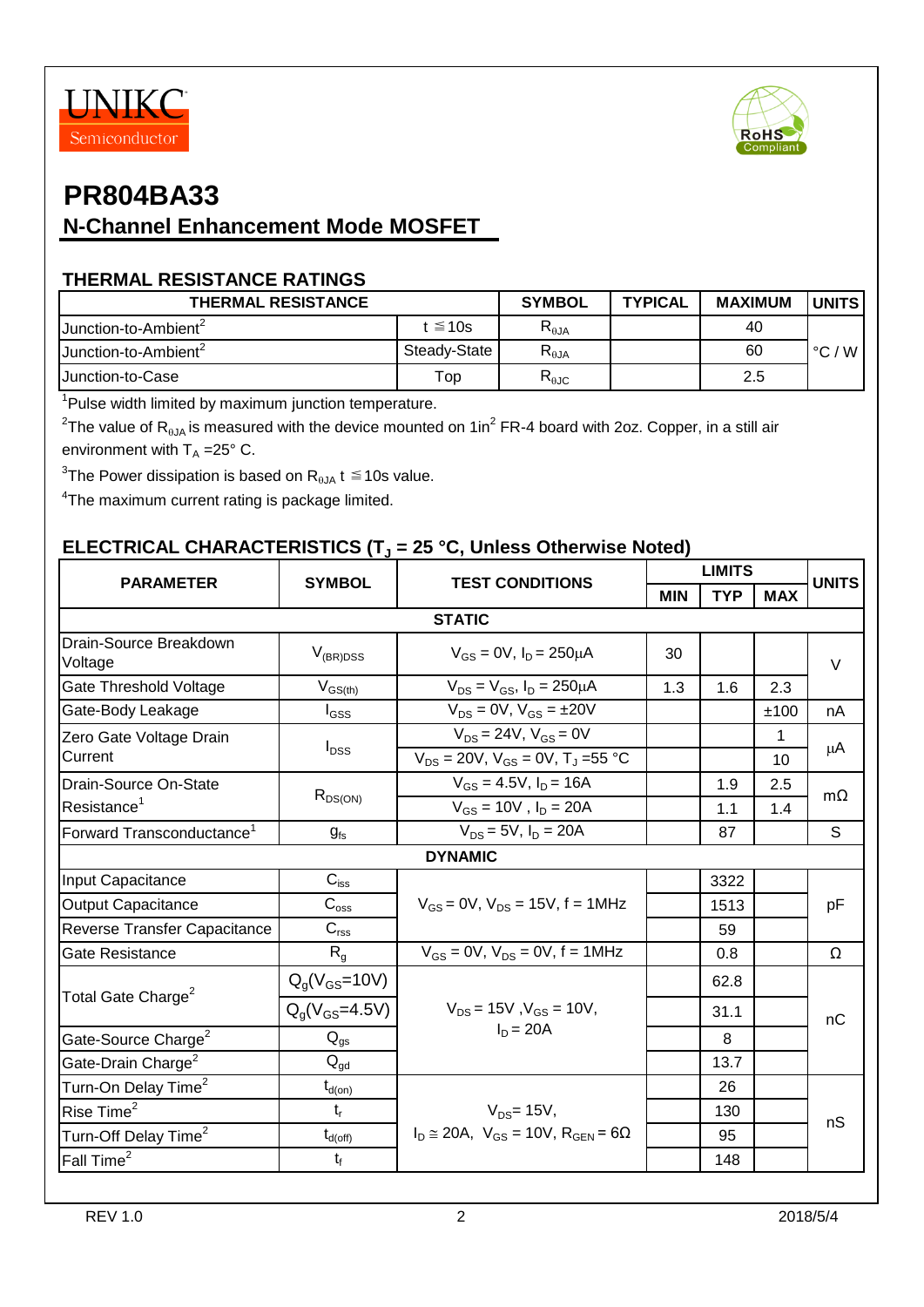



| SOURCE-DRAIN DIODE RATINGS AND CHARACTERISTICS (T <sub>1</sub> = 25 °C) |                                     |                                                    |  |    |                |    |  |  |
|-------------------------------------------------------------------------|-------------------------------------|----------------------------------------------------|--|----|----------------|----|--|--|
| Continuous Current <sup>3</sup>                                         |                                     |                                                    |  |    | 4 <sup>′</sup> |    |  |  |
| Forward Voltage <sup>1</sup>                                            | V <sub>SD</sub>                     | $I_F = 20A$ , $V_{GS} = 0V$                        |  |    | 1.2            |    |  |  |
| <b>Reverse Recovery Time</b>                                            |                                     | $I_F = 20A$ , dl <sub>F</sub> /dt = 100A / $\mu$ S |  | 60 |                | nS |  |  |
| Reverse Recovery Charge                                                 | $\mathsf{u}_{\mathsf{r}\mathsf{r}}$ |                                                    |  | 66 |                | nC |  |  |

 $1$ Pulse test : Pulse Width  $\leq 300$   $\mu$ sec, Duty Cycle  $\leq 2\%$ .

<sup>2</sup>Independent of operating temperature.

 $3$ The maximum current rating is package limited.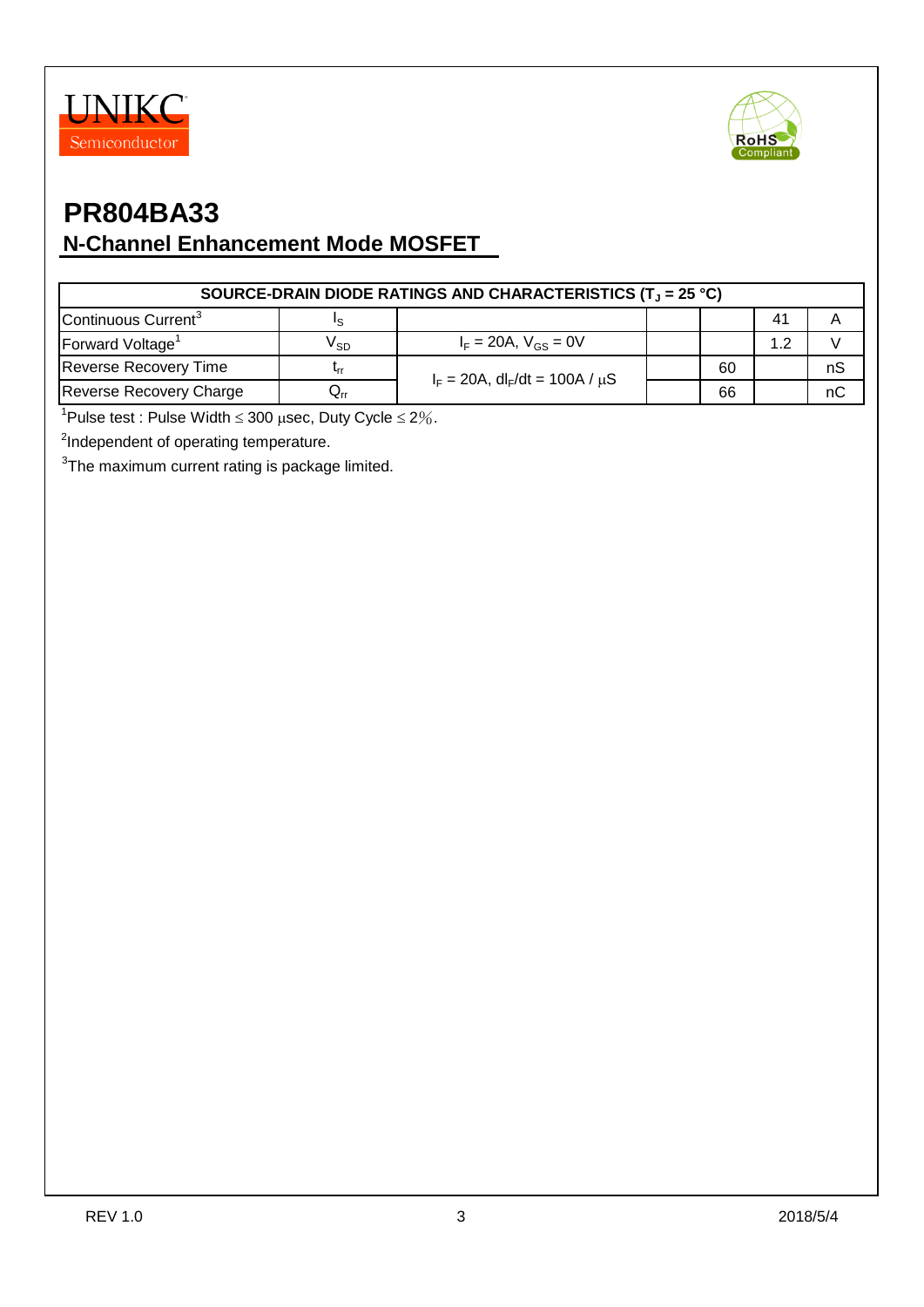



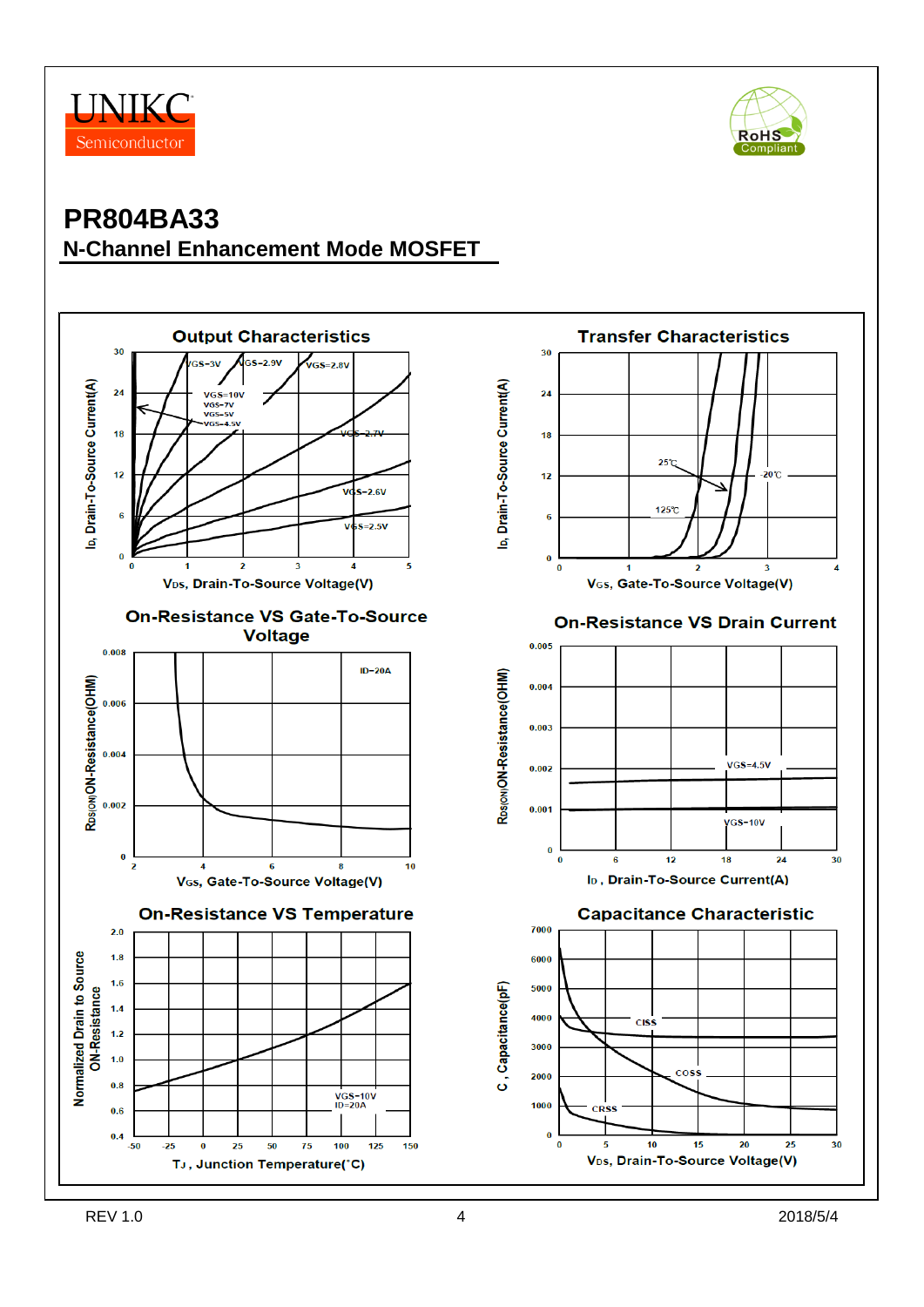



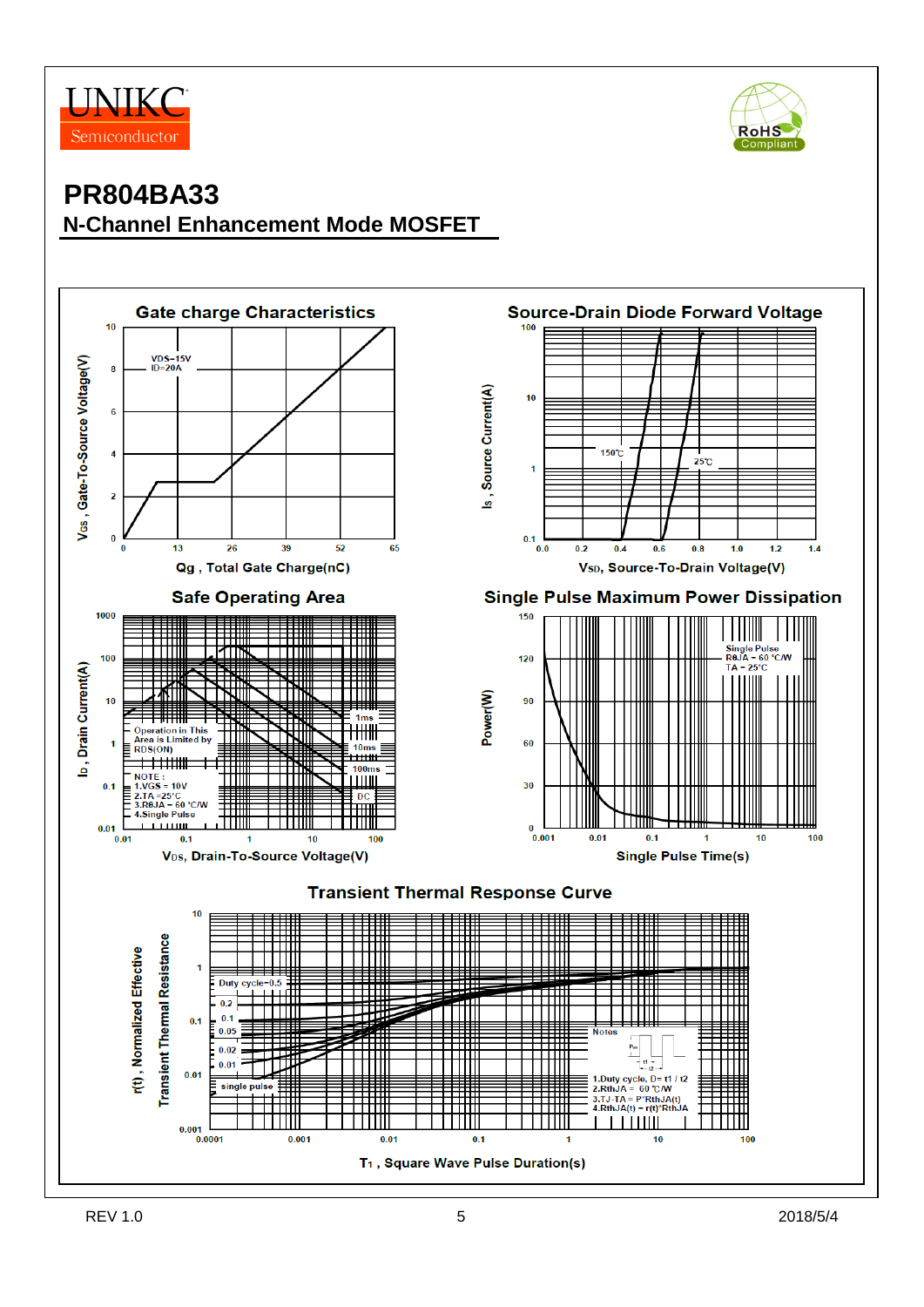



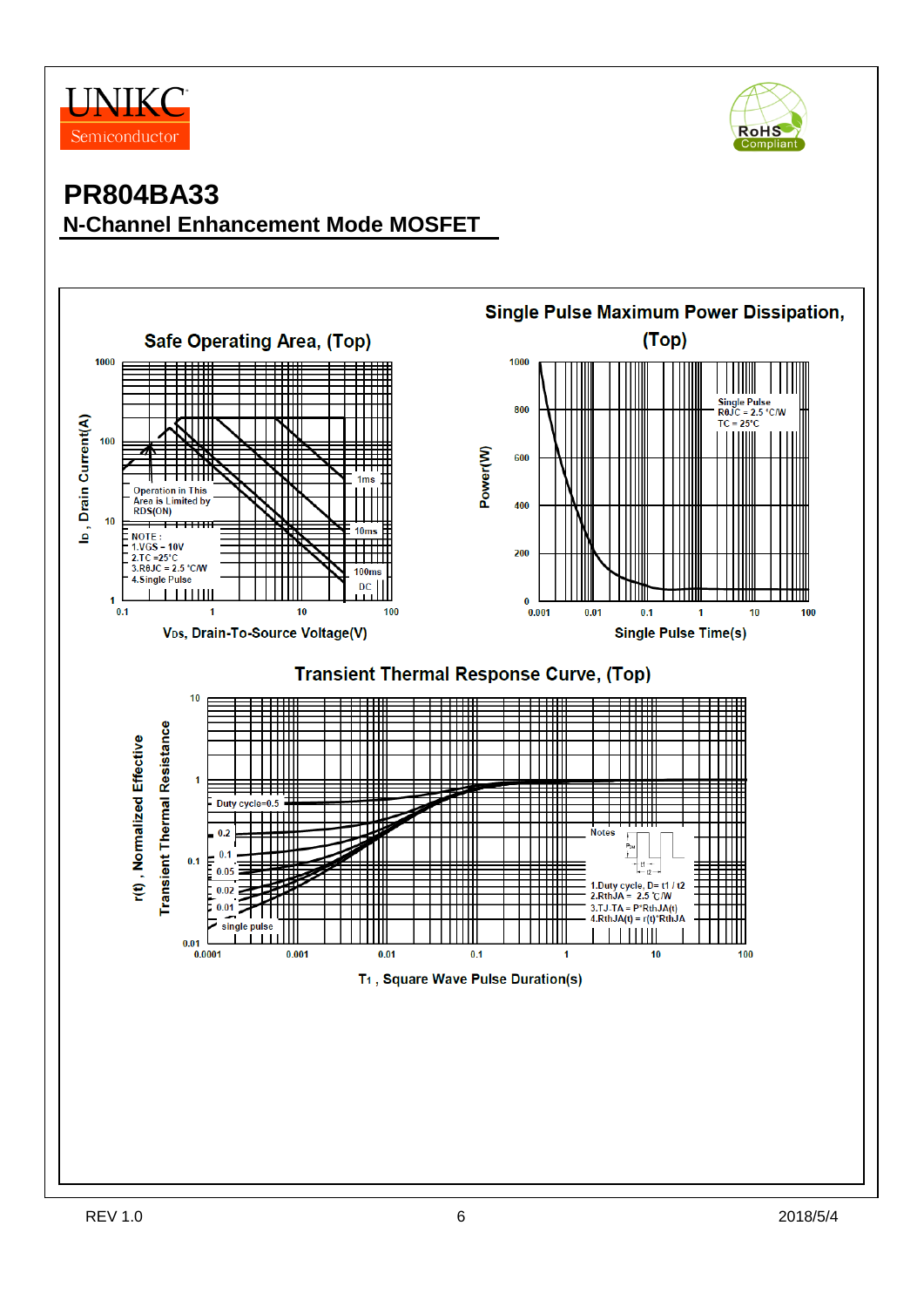



#### **Package Dimension**

| <b>Dimension</b> | mm   |       |      |                  | mm   |      |      |  |
|------------------|------|-------|------|------------------|------|------|------|--|
|                  | Min. | Typ.  | Max. | <b>Dimension</b> | Min. | Typ. | Max. |  |
| A                | 3.20 | 3.30  | 3.40 | J                | 0.27 | 0.29 | 0.31 |  |
| B                | 3.20 | 3.30  | 3.40 | J <sub>1</sub>   | 0.27 | 0.29 | 0.31 |  |
| $\mathsf C$      |      | 0.254 |      | Κ                | 1.03 | 1.13 | 1.23 |  |
| D                | 0.45 | 0.50  | 0.55 | L                | 1.91 | 2.01 | 2.11 |  |
| Е                | 0.49 | 0.51  | 0.53 | L1               | 0.28 | 0.38 | 0.48 |  |
| F                | 0.49 | 0.51  | 0.53 | L2               | 0.28 | 0.38 | 0.48 |  |
| G                | 1.58 | 1.60  | 1.62 | M                |      | 0.40 | 0.45 |  |
| Н                | 2.53 | 2.55  | 2.57 | N                |      |      | 0.15 |  |
| H1               | 1.53 | 1.55  | 1.57 | $\circ$          | 0.02 |      | 0.08 |  |

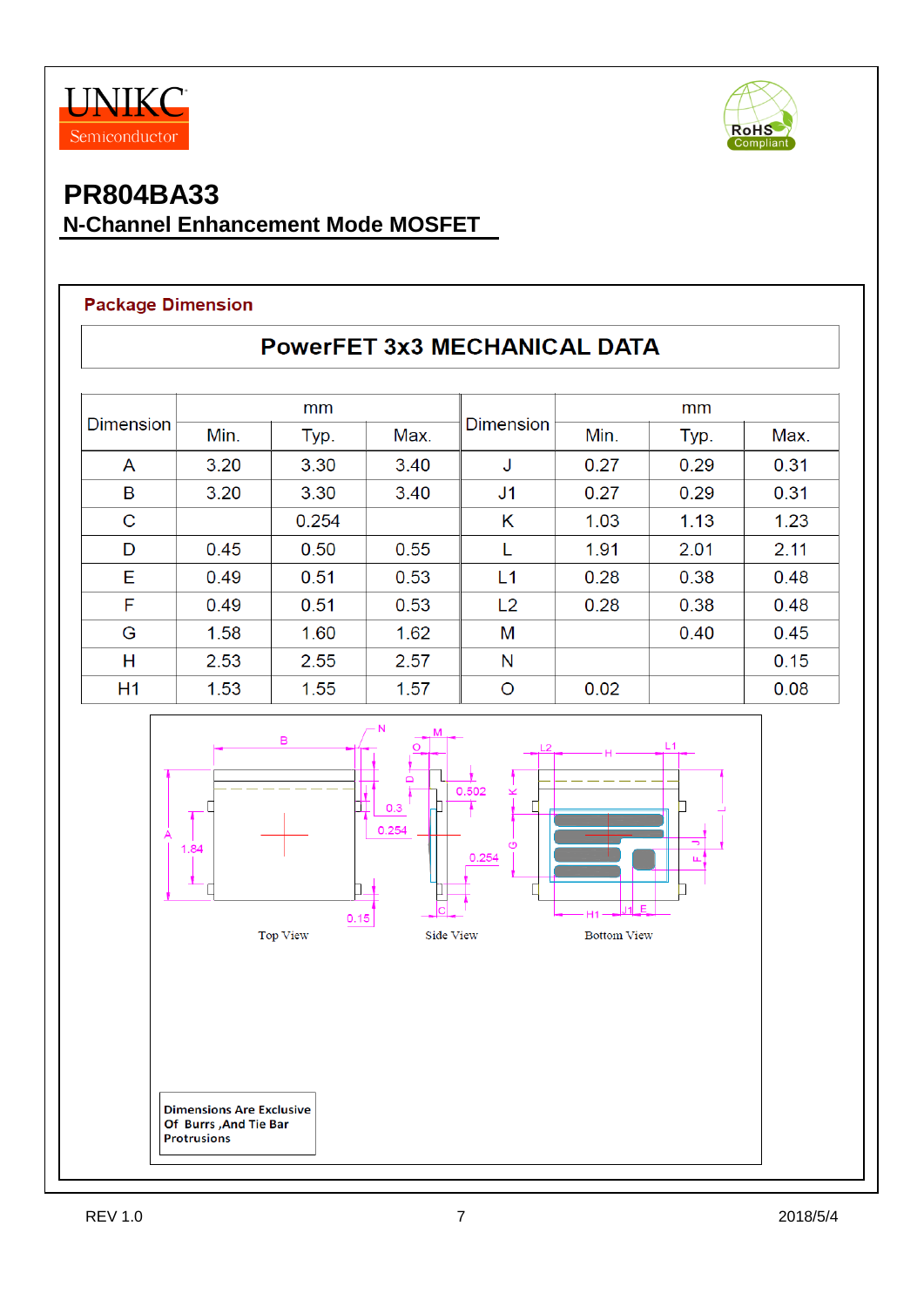



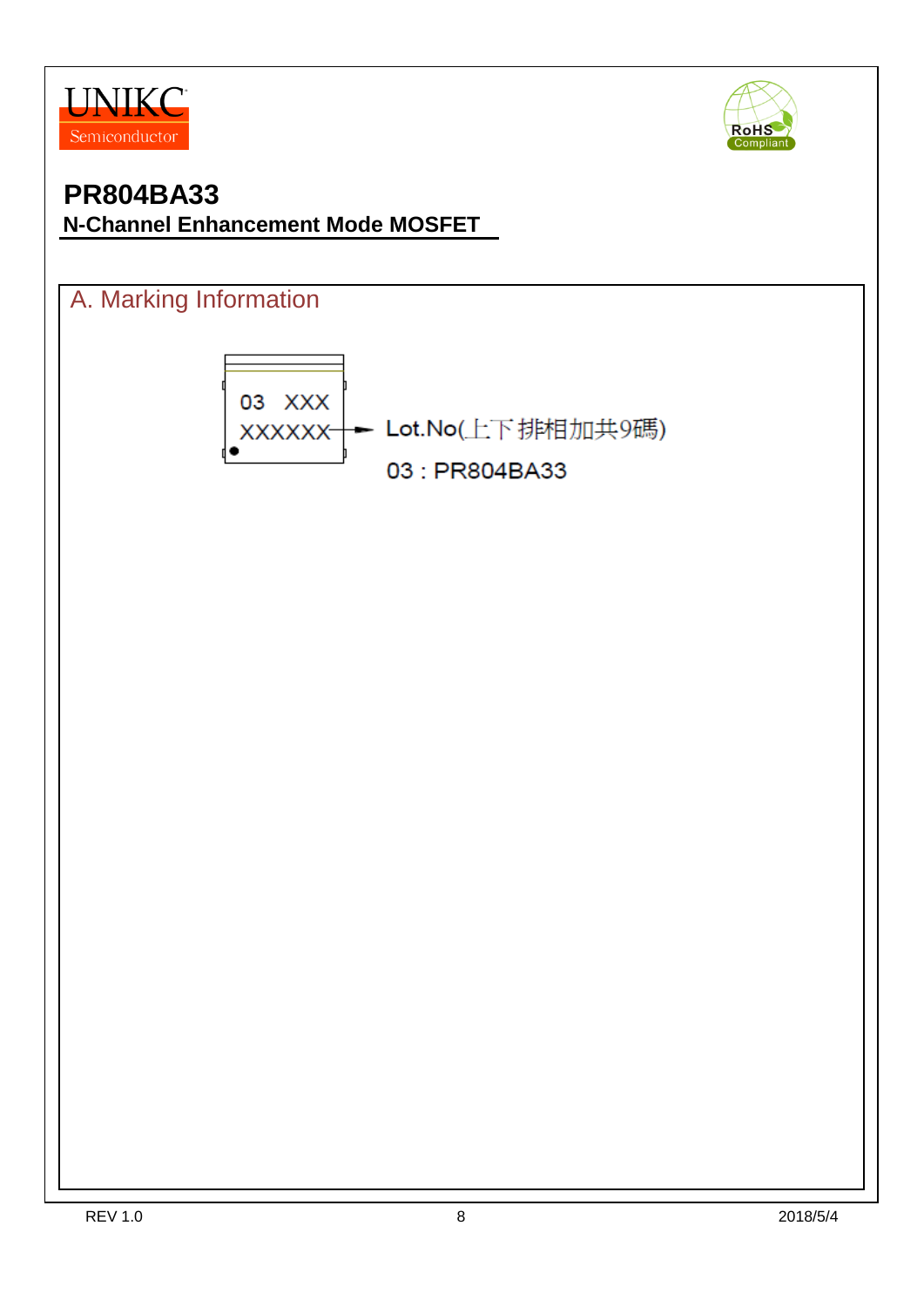